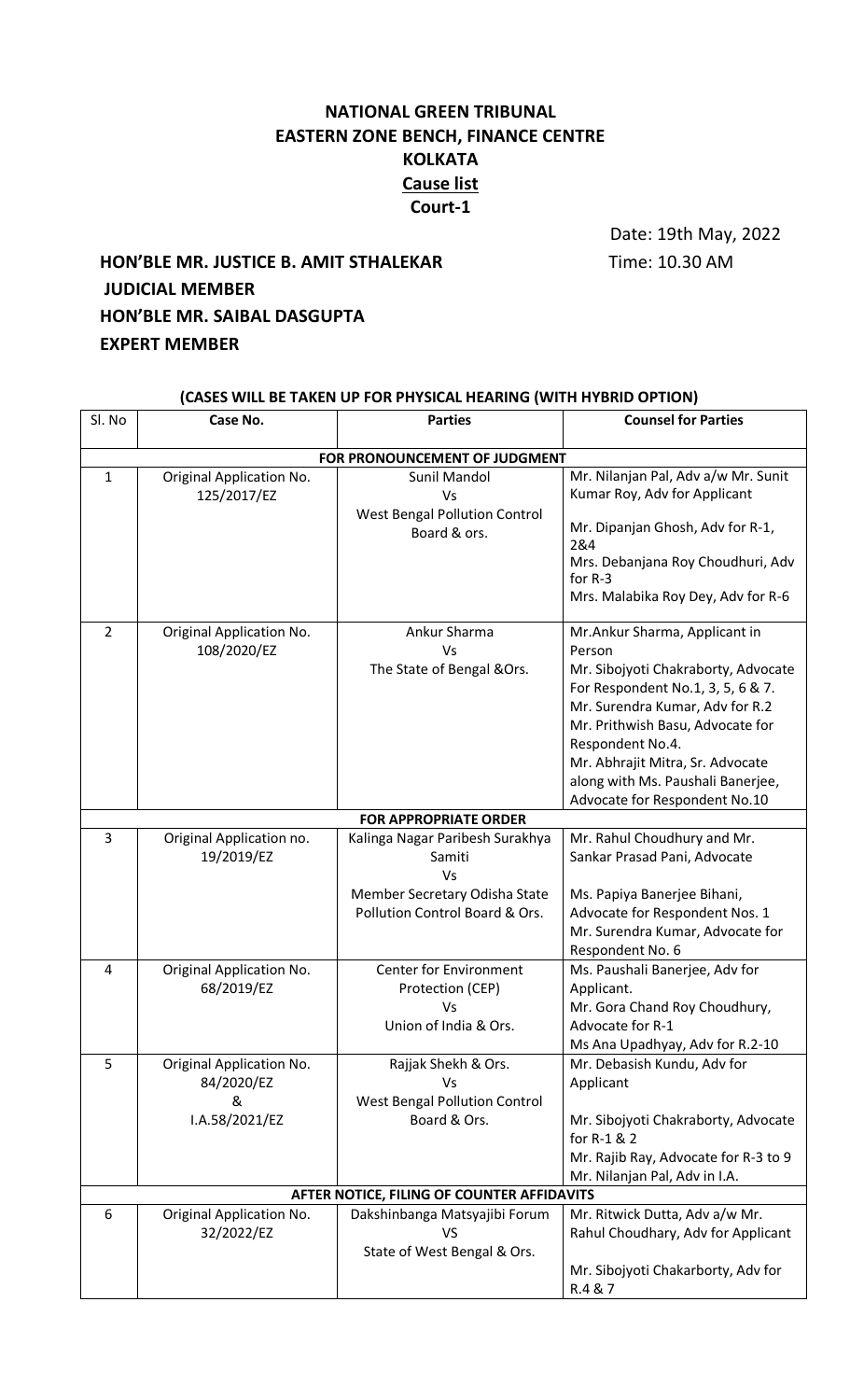| $\overline{7}$                                 | Appeal No. 04/2022/EZ                                                                                                                                                                                                                                              | Rudra Mohan Samal & Ors.<br><b>VS</b>                                                                                                       | Mr. Ajit Kumar Sahoo, Adv for<br>Appellant                                                                                                                                                                                                                                                                                                                                              |  |  |  |
|------------------------------------------------|--------------------------------------------------------------------------------------------------------------------------------------------------------------------------------------------------------------------------------------------------------------------|---------------------------------------------------------------------------------------------------------------------------------------------|-----------------------------------------------------------------------------------------------------------------------------------------------------------------------------------------------------------------------------------------------------------------------------------------------------------------------------------------------------------------------------------------|--|--|--|
|                                                |                                                                                                                                                                                                                                                                    | SEIAA, Odisha & Ors.                                                                                                                        | Mr. Gora Chand Roy Chaudhary, Adv<br>for R.1<br>Mr. Prasenjeet Mohapatra, Adv for<br>$R.2 - 6$                                                                                                                                                                                                                                                                                          |  |  |  |
| FOR FILING ACTION PLAN BY STATE OF WEST BENGAL |                                                                                                                                                                                                                                                                    |                                                                                                                                             |                                                                                                                                                                                                                                                                                                                                                                                         |  |  |  |
| 8                                              | Original Application No.<br>93/2020/EZ                                                                                                                                                                                                                             | Ankur Sharma<br>Vs.<br>Union of India & Ors.                                                                                                | Mr.Ankur Sharma, Applicant in<br>Person<br>Mr. Dipanjan Ghosh, Advocate<br>Respondent No.3<br>Mr. Sudip Kumar Datta, Adv for<br>R.4,5,6,8-14<br>Mr. Sibojyoti Chakraborty, Advocate<br>For Respondent Nos. 7 &15                                                                                                                                                                        |  |  |  |
|                                                |                                                                                                                                                                                                                                                                    | <b>FOR FURTHER CONSIDERATION</b>                                                                                                            |                                                                                                                                                                                                                                                                                                                                                                                         |  |  |  |
| 9                                              | Original Application No.<br>74/2021/EZ                                                                                                                                                                                                                             | <b>Puri Bar Association</b><br>Vs<br>Union of India & Others                                                                                | Mr. Prasanta Kumar Mishra Adv for<br>Applicant<br>Mr. Soumitra Mukherjee, Adv for<br>R.1,2 & 4<br>Mr. Prasenjeet Mohapatra, Adv a/w<br>Mr. P.P. Mohanty, Adv for R.5,6 & 7<br>Ms. Papiya Banerjee Bihani, Adv for<br>R.10<br>Mr. Baibaswata Panigrahi, Adv for<br>R.12                                                                                                                  |  |  |  |
| 10                                             | Original Application No.<br>17/2022/EZ                                                                                                                                                                                                                             | Tribunal on its own motion<br>Regarding Non compliance of EC<br>conditions by 3000 MW Dibang<br>Multi-purpose Project<br>Vs.<br>MOEF & Ors. | Suo Motu (DIBANG HYDEL)<br>Mr. Soumitra Mukherjee, Adv for<br>R.1<br>Mr. Anil Shrivastav, Adv a/w Mr.<br>Ashok Prasad, Adv for R.2,3 & 4<br>Mr. Dhiraj Trivedi, Assistant Solicitor<br>General a/w Ms Amrita Pandey, Adv<br>for R.5                                                                                                                                                     |  |  |  |
|                                                |                                                                                                                                                                                                                                                                    | FOR FILING OF REJOINDER                                                                                                                     |                                                                                                                                                                                                                                                                                                                                                                                         |  |  |  |
| 11                                             | Original Application no.<br>92/2021/EZ                                                                                                                                                                                                                             | Dakshinbanga Matsyajibi Forum<br>Vs.<br>Union of India & Ors.                                                                               | Mr. Ritwick Dutta & Mr. Rahul<br>Choudhary, Adv a/w Mr. Aayush<br>Singhvi, Mr. Kaustav Dhar, Adv for<br>Applicant<br>Mr. Debasish Ghosh, Adv for R.1<br>Mr. Dipanjan Ghosh, Adv for R.3<br>Mr. Ashok Prasad, Adv for R.6<br>Mr. Amitesh Baneerjee, Sr. Adv, Mr.<br>N.C. Bihani, Adv a/w Mr. Sibojyoti<br>Chakraborty, Adv for R. 2,4,5,7                                                |  |  |  |
|                                                |                                                                                                                                                                                                                                                                    | <b>FOR HEARING</b>                                                                                                                          |                                                                                                                                                                                                                                                                                                                                                                                         |  |  |  |
| 12                                             | Original Application No.<br>80/2020/EZ<br>I.A No. 06/2022/EZ<br>I.A No. 07/2022/EZ<br>I.A No. 24/2022/EZ<br>I.A No. 25/2022/EZ<br>I.A. No. 133/2022/EZ<br>I.A. No. 135/2022/EZ<br>I.A. No. 137/2022/EZ<br>I.A No.157/2022/EZ<br>I.A No. 158/2022/EZ<br><b>WITH</b> | Debasish Das<br>Vs<br><b>West Bengal Pollution Control</b><br>Board & Others                                                                | Mr. Somnath Roy Chowdhury Adv<br>for Applicant<br>Mr. Prithwish Basu, Advocate for<br>Respondent No.1<br>Mr. Dipanjan Ghosh, Advocate for<br>For Respondent No.2<br>Ms Susmita Chatterjee, Adv for R.3<br>Mr. Sibojyoti Chakraborti a/w Mr. N<br>C Bihani,, Advocate for Respondent<br>Nos. 4 & 5,<br>Ms. Debanjana Roy Chowdhury,<br>Adv for R.6<br>Ms. Paushali Baneerjee, Adv in I.A |  |  |  |